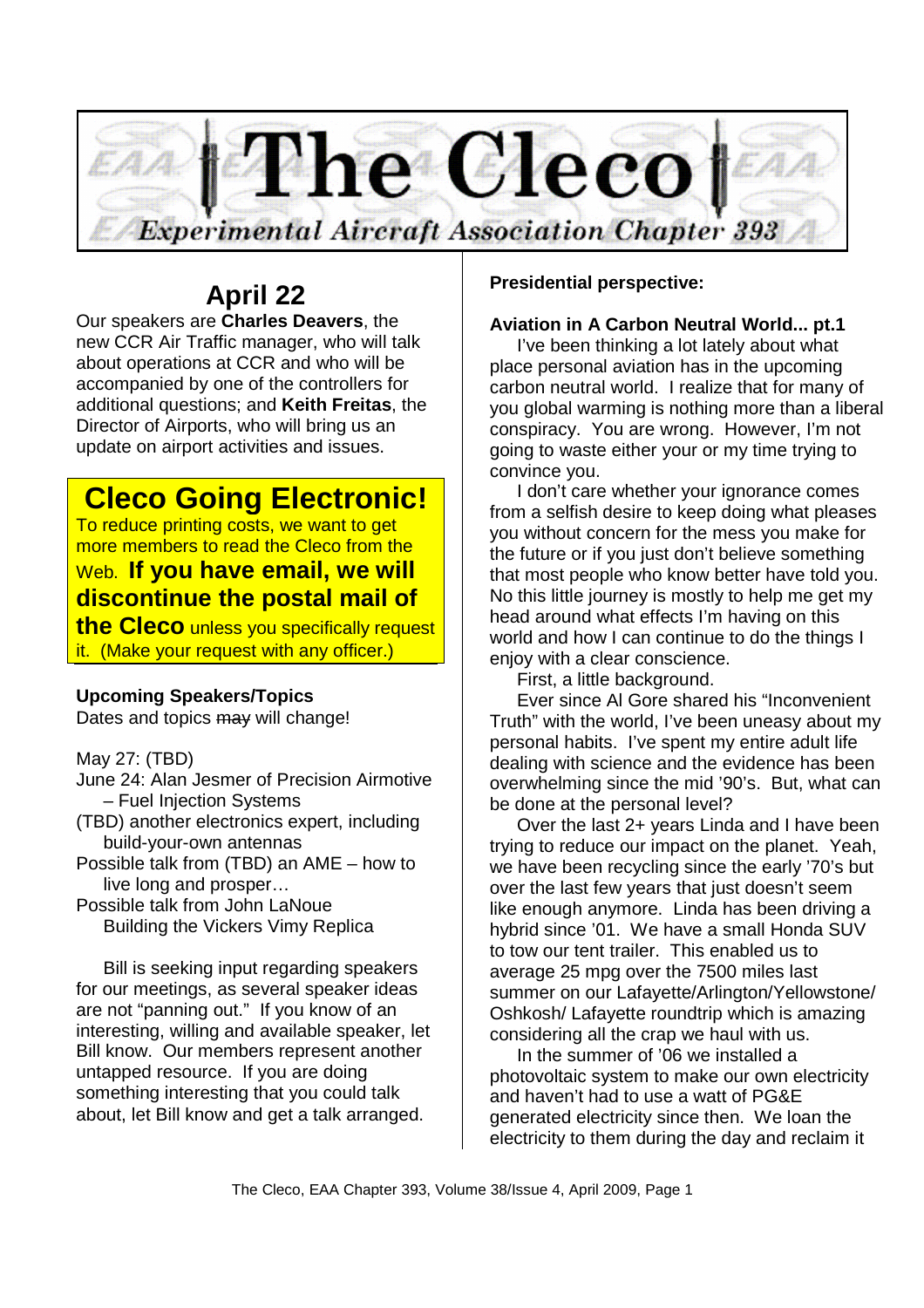back in the evening. We've converted everything from natural gas to electric except the furnace and cooking. This spring I expect to finish the solar installation and then the furnace & AC goes electric.

Now all this is well and good but when I consider what the impact will be of the GlaStar we are currently working on I get a little uncomfortable. Unlike some others, I'm not blessed with a sense of entitlement that allows me to do whatever I please regardless of the consequences to others now or into the future. I try to balance my wants and needs against the impact on others. And the Earth includes a lot of others lately. It's no longer just about using up scarce resources but more about not crapping on the Commons. (For those unfamiliar with the concept of the Commons, it is what used to be known as the common land of the town, available to all to use. Nowadays it exists as parks, roads, air and water.) I could take the attitude that since I've already eliminated a big chunk of my former carbon footprint I'm entitled to indulge in some carbon emissions in pursuit of my hobby of aviation. That might work for some, but I'm more of a "part of the solution" guy and not so much "part of the problem" guy, so I'm not real comfortable with trading one problem for another. But what can be done, in the near term?

Over the next few months I'm going to outline the problem, as I see it, in a series of articles that deal with the specifics of the energy use of the typical experimental aviator and what can be done to minimize the impact on a warming earth. I will look at where our energy use comes from. Next I'll examine what can be done in the near term. Then I'll discuss some of the possibilities out on the horizon.

Some of this might sound a little blue-sky but keep in mind that an electric plane actually flew last year at Oshkosh. I have pictures.

#### **The Menu** by Rick Bourgeois

The tentative menu for the next meeting is as follows (for just \$7):

- o Tri-Tip
- o Chili Beans
- o Potato Salad
- o Corn Bread
- o Green Salad
- o Chocolate Chip Cookies
- o Drinks

Let Rick know your suggestions. Some we've already heard are: turkey, and corned beef.

Rick thinks a **pancake breakfast** would be fun. Do you? **Would you attend? Let Rick know!** 

**Fly-outs** by Tom Howard & Scott Achelis

Fly-outs are usually scheduled on the Saturday following our regular monthly meeting. If the weather's not conducive for flying, the event is often postponed to the following Saturday. Watch for email from Tom TurnPrez@SBCglobal.net or Scott EAA.393.Flyouts@Gmail.com; and be sure to

give us your email if you haven't been receiving fly-out information.

#### **We are seeking ideas for new fly-out destinations.**

[Editor's note: Informal fly-outs also occur on irregular Wednesdays. Email

HarvardHolmes@comcast.net to get on the list if you are interested. Often there is a spare seat for wingless aviators.]

#### **Young Eagles** by Dick Sperling

Our next Young Eagles event is **Saturday, April 18**. This event will focus on the Sea Cadets. Dick has talked to Mr. Swanson in the Tower and feels there is a good chance that the Sea Cadets may be able to get a tour of the Tower. Other events are given in the schedule at the end of the Cleco, and the last 3 events are still tentative and subject to change.

Dick plans to do briefing cards for the ground support staff so they can brief the Young Eagles on what to expect, what to do, what not to touch, and other safety issues. Dick is considering a safety briefing meeting to be held on April  $17<sup>th</sup>$ , the evening before the event.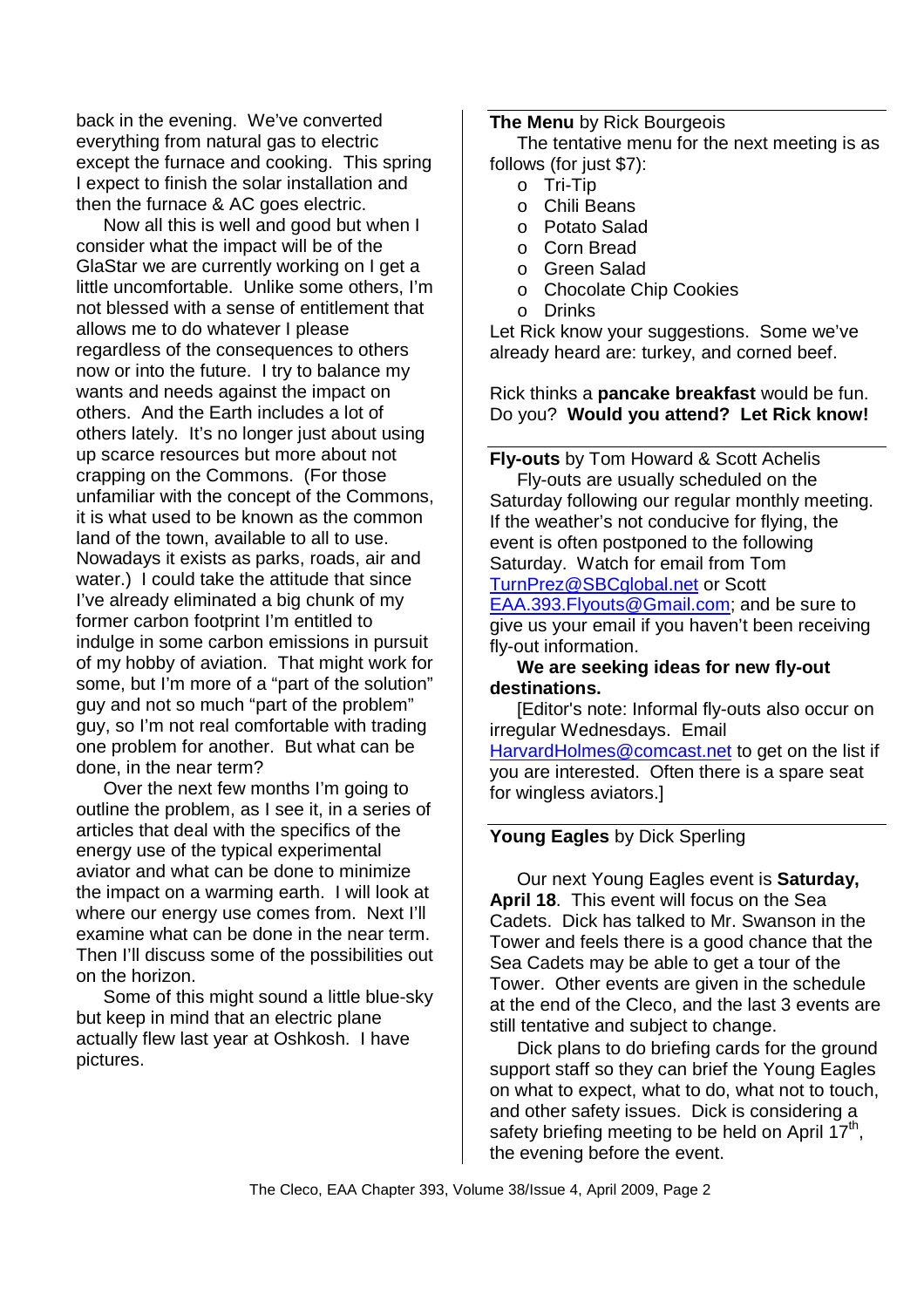The Collings Foundation is now scheduled to be at Buchanan Field from June 5-8, Friday through Monday. We will not be flying Young Eagles then, as we have committed to fly Young Eagles in conjunction with the Buchanan Field Open House, scheduled for Sunday, June 21.

#### **FIFTH ANNUAL Shared Adventures & EAA-119 'Day in the Sky, Watsonville' Young Eagle's special event for young people with disabilities.**

### **More details in last month's Cleco.**

• Saturday **April 18, 2009**

• Watsonville Municipal Airport (WVI) We need at least 3 dozen pilots this year. So if you can fly with us, please sign up online ASAP so we can send more information if plans change: http://www.dayinthesky.org/pilot.htm

Cheers, Dean McCully, Day in the Sky

# **MOUNTAIN FLYING PRESENTATION Saturday, April 18th, 2009, 10am – 1pm**

Hosts: Bay Cities Chapter Ninety-Nines International Organization of Women Pilots http://baycities99s.org. Contact: kristenmansel@aol.com or 925-899-2663.

Location: Concord Airport Terminal Building, 181 John Glenn Drive, Concord, CA 94520.

Description: Mountain flying is tremendously enjoyable. To paraphrase a popular aviation saying, "mountain flying is not inherently dangerous, but the mountains can be terribly unforgiving of any carelessness or neglect." Flight Instructor Tom Meadows will weave us through density altitude and what it really means. He will teach us how to prepare for the challenges and the "what ifs?" and provide advice on flight training and destinations in the majestic mountains.

Tom joins us from Truckee, California where he has been an active flight instructor since 1988. Since that time, he has accumulated over 6000 hours instructing, with nearly all of the hours in the Sierra

above 6000 feet. He is very experienced and has a lot of great information to share. Mark your calendars for this very informative Mountain Flying Presentation!

### **3rd Annual Electric Aircraft Symposium**

**April 24, 2009** at the Hiller Aviation Museum in San Carlos (11 miles South of San Francisco Airport).

### **More details in last month's Cleco.**

The One-Day Meeting Program is listed at: http://cafefoundation.org/EAS/

The limited seating is reserved in order of registrations received; the \$249 tuition includes snack breaks and the networking lunch and dinner. To register directly, please go to: http://www.regonline.com/EAS2009

**Tracy Airport 80th Anniversary, April 25, 2009**  From 8 am to 4 pm, the City of Tracy will provide the community with free admission to the Airport to enjoy Hot Air Balloon Lift Offs, Wine & Beer Tent, Musical Entertainment, Food & Commercial Booths, and Static Displays. http://www.skyviewaviation.com/images/80th%20Poster.jpg **Rumors of \$2.99 for 100LL, April 25 only!** Check Notams for temporary tower frequency.

### **Friends Of University Airport 7th Annual Open House**

The Friends of University Airport, a local organization devoted to the preservation and enhancement of University Airport, is hosting its 7th Annual Open house on **Saturday, April 25th from 10 a.m. until 2 p.m**. The event is open to the public and admission is free.

http://www.foua.org/FOUA-upcoming-events.htm

Numerous aircraft will be on display and will range from classic aircraft of the 1930's, modern homebuilt aircraft, and military trainers, to current civilian models. The event is unique in that visitors will be able to inspect the aircraft "Up close", without the typical barriers used at many such events. Additionally, local pilots will be available to answer any questions the curious might have. Also on display will be 15 vintage Rolls Royce automobiles, as well as a variety of hot rods and other enthusiast cars. Food will be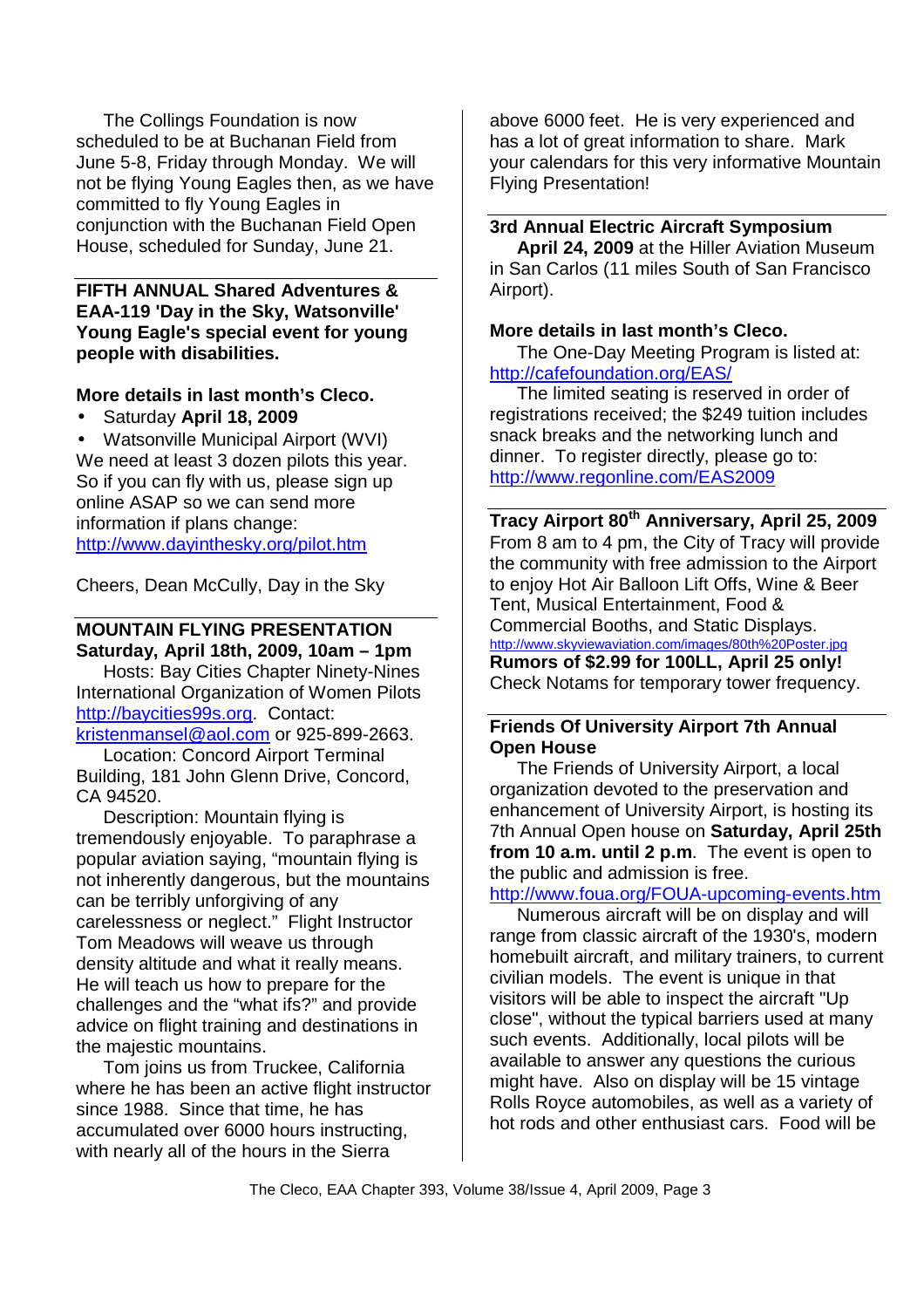available for purchase and convenient parking is available at the airport.

## **EAA B-17 Tour**

EAA's B-17 tour will be in the Bay Area from April 24 through May 3<sup>rd</sup> at Hayward, Stockton and Napa. http://www.b17.org/tour/

#### **Watsonville Fly-in and Air Show**

This event is held at the Watsonville airport on Memorial Day Weekend, Friday through Sunday, **May 22 – 24, 2009**. http://www.watsonvilleflyin.org/



# **Buchanan Field Open House**

**Fathers Day** June 21, 2009 10am-4pm **Plan to Attend!** 

**Hosted By The Ninety-Nines International Organization of Women Pilots** San Joaquin Valley Chapter

#### **Festivities include:**

**WWII** Era Airplanes **Special Display and Home Built Aircraft Souvenior & Food Vendors Raffle for Great Prizes Kids Activities Airplane Rides With EAA Young Eagles Special Surprise Events & Guests** Day Long Music

Booth space for organizations and vendors is available Call today to reserve best locations

> Contact the 99s: 510.417.5121 or girportlady@shcolohal.net

### **EAA 393 General Meeting Report**  March 25, 2009

#### **Buchanan Field Open House**

Dianne Cole attended our pre-meeting dinner and provided information about the Buchanan Field Open House on June 21,

2009. See page 3 of the Contra Costa County Airports newsletter http://ca-

contracostacounty.civicplus.com/static/depart/air port/2009Newsletter/Winter%2008-09.pdf

#### **Meeting**

President Ken McKenzie opened the meeting with a welcome for members and quests.

#### **Presentation:**

Rico Sharqawi talked about "A Pilot's Story," a movie for which he is one of the producers.

The movie is about pilots, their motivations to become pilots, the rewards of being pilots and their experiences as pilots. The style is one of informal interviews, talking to pilots, future pilots, men and women, military pilots, what motivated them, and what it took to become pilots.

Becoming a pilot is something that becomes part of your life, part of who you are. The film explores why people enjoy flying and what they get out of it.

The next steps for the film are to get a bit broader perspective by including multi-engine pilots, seaplane pilots, balloon and glider pilots. They are also seeking to add well-known pilots, such as Harrison Ford.

When the film is completed, the venue will be mostly Public Television and DVD sales.

The film started out as a part time project interviewing a few pilots. A videographer looked at it and encouraged them to continue.

The film makers are from Watsonville and fly an Arrow (although they drove to this meeting).

#### **EAA 393 Board Meeting Notes**  April 7, 2009

Attending: Ken McKenzie, Pete Mitchell, Louis Goodell, Harvard Holmes, Dick Sperling, Rick Bourgeois, Guy Jones

1. Louis Goodell, Treasurer reported \$1,412.56 in checking, and \$2,651.36 in our money market accounts. He reported that we have 55 dues payments for this year with 26 members on the roster who have not paid yet. Last month he sent 52 Cleco's (newsletters) at a cost of \$55 for printing and postage. Thirty copies were sent to members by postal mail and the other copies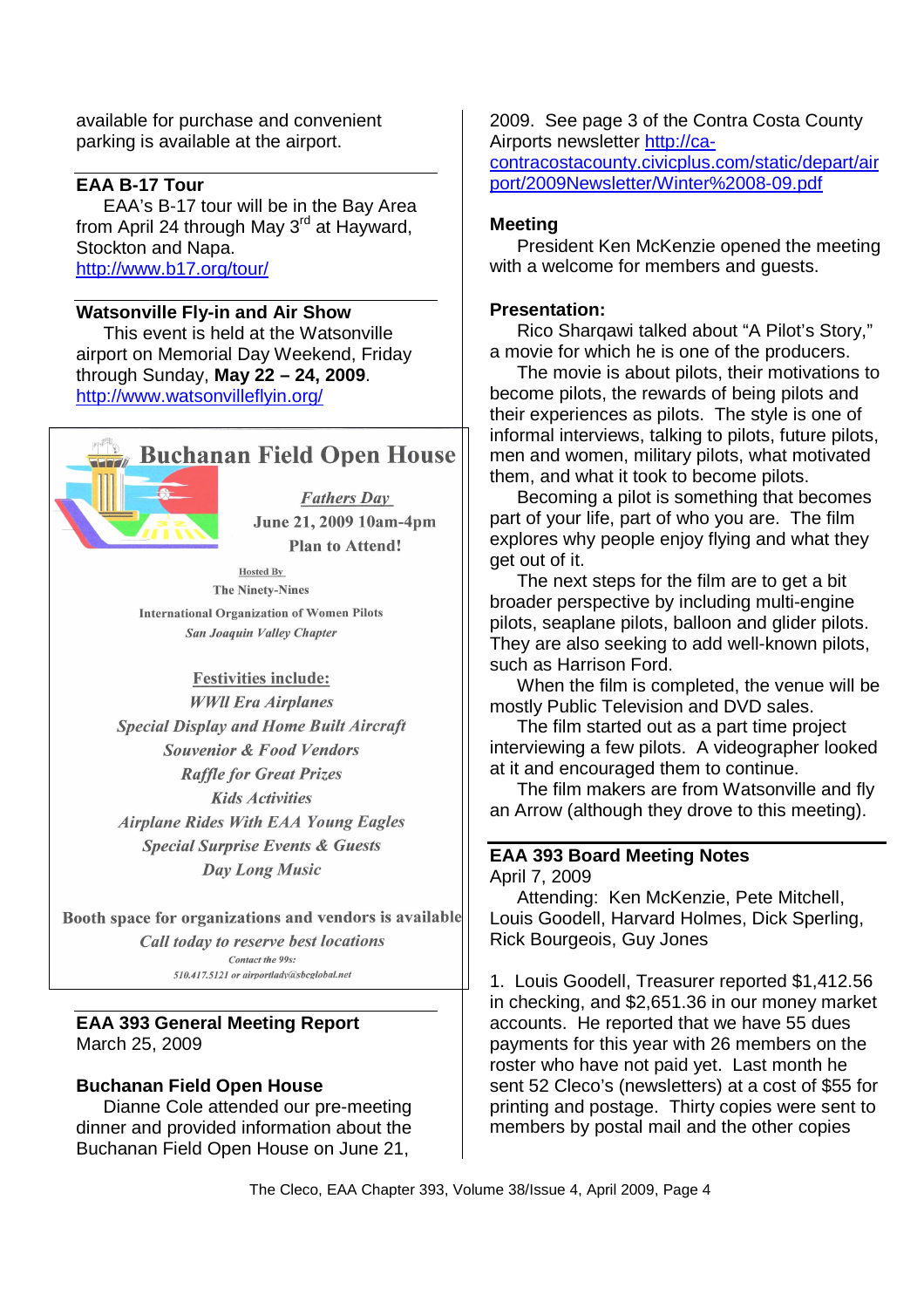were sent to other chapters and EAA National by postal mail.

2. Dick Sperling reviewed Young Eagle events and related activities. On June 5-8, the Collings Foundation is scheduled to stop at Buchanan Field to give rides in their Warbirds (B-17, B-24, P-51). They want our help in controlling the crowd. This might be an opportunity to sell hot dogs as an EAA 393 fundraiser. Dick will check with Tracy Peters and Pat Peters on the status of our health permits and the status of our equipment.

Dick noted that he attended Dianne Cole's presentation on the Buchanan Field Open House at the last meeting. They will have food vendors signed up, so they do not want EAA 393 selling food.

Dick noted that he has enlisted Kathleen Cunningham to help with processing and administration for Young Eagle events. His wife Marilyn will be phasing out.

On June 21, when we will be flying Young Eagles as part of the Buchanan Field Open House, we may need to invite pilots from other chapters to help us.

3. Rick Bourgeois reported on dinner plans. So far we are making money. The sodas have not been popular – we need input on what people want. Also, we are having trouble having the coffee always be fresh. It is difficult to keep unbrewed ground coffee fresh from month to month. And it takes a lot of preparation time to brew the coffee. Rick is considering buying pre-made coffee from a store nearby. If you can help with this, please let us know.

Dick Sperling suggested that we appoint a set-up and clean-up committee.

Dick also suggested that we recycle more, but Ken pointed out that we already recycle quite a bit – more than Dick realized.

4. Ken McKenzie reported that EAA Headquarters had little interest in supporting local participation in the Maker Faire, so we will not participate this year.

5. Ken McKenzie attended the MDPA board meeting recently and addressed the following issues:

- MDPA is OK with EAA 393 signs on the walls, as long as the hooks to install them are subtle.
- Outside lights nobody knows how they work
- An EAA sign on the end of the building  $-$ MDPA likes the idea – put their name on too!
- The new door at the south end of the meeting room has a deadbolt to prevent access to that room – it also prevents access to the circuit breakers for the meeting room.
- •

6. Dick Sperling noted that we should have an inventory list of stuff the Chapter owns. We also need shelves for our storage closet. The group agreed, but no one was assigned the task.

# **The Oil Change**

#### Certified Aircraft:

1) Call A&P Mechanic when hours reach 50 from last oil change.

2) Write check to mechanic and put in mail. Money spent: \$120.

# Experimental Aircraft:

1) Wait until Saturday, buy a case of oil, filter, kitty litter, hand cleaner and a scented tree, write a check for \$100.00.

2) Stop by 7/11 and buy a case of beer, write a check for \$20, drive to airport.

- 3) Open a beer and drink it.
- 4) Place drain pan under engine.
- 5) Look for 9/16 box end wrench.
- 6) Give up and use crescent wrench.
- 7) Unscrew drain plug.

8) Drop drain plug in pan of hot oil; splash hot oil on you in process. Cuss.

9) Crawl out from under aircraft to wipe hot oil off of face and arms. Throw kitty litter on spilled oil. Another beer while oil drains.

10) Spend 30 minutes looking for oil filter wrench.

11) Give up; hammer a screwdriver through oil filter and twist off.

12) Crawl out from under aircraft with dripping oil filter splashing oil everywhere from holes.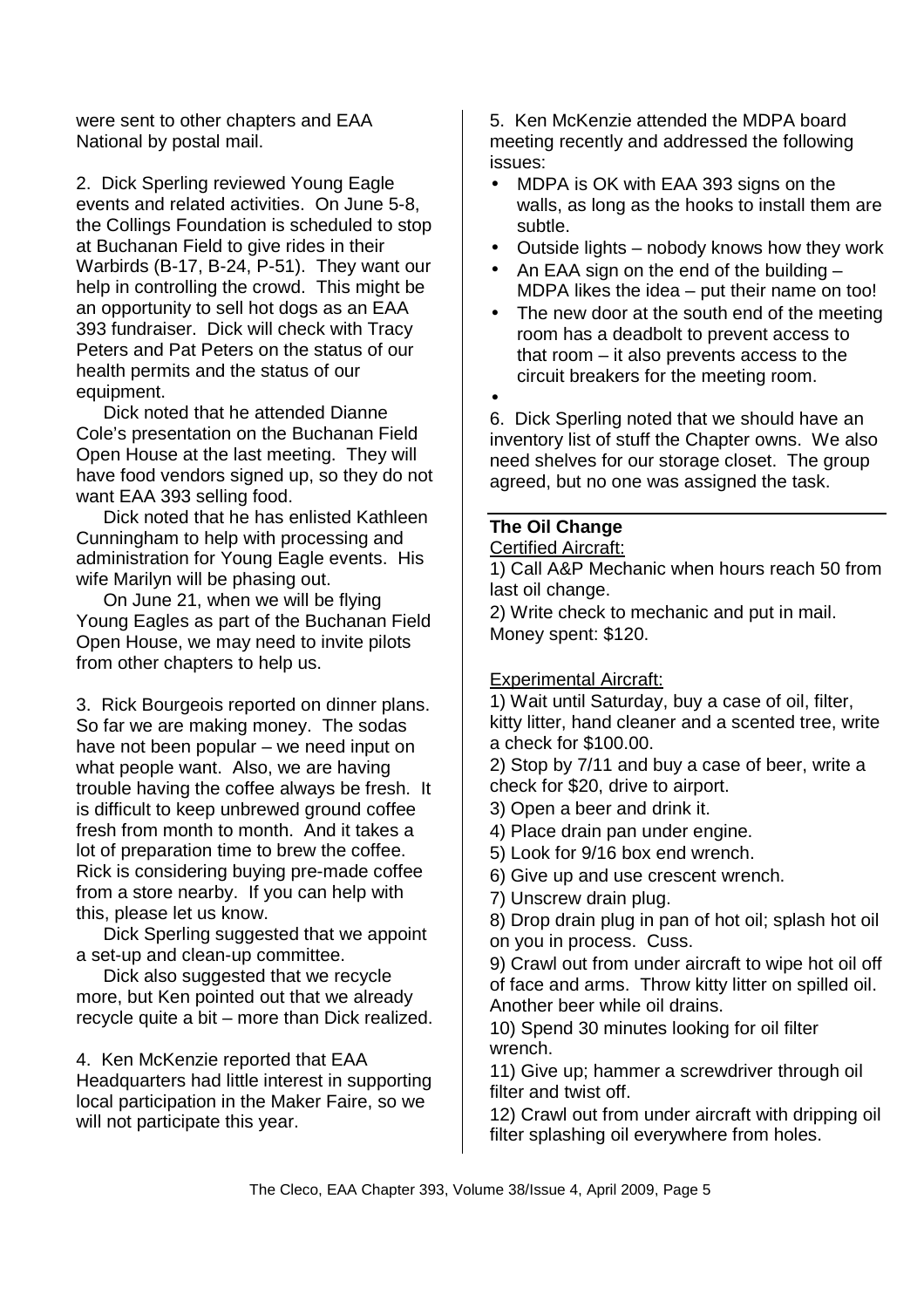Cleverly hide old oil filter among trash in trash can to avoid environmental penalties. Drink a beer.

14) Install new oil filter making sure to apply a thin coat of DC-4 to gasket surface

15) Dump first quart of fresh oil into engine

16) Remember drain plug from step 8

17) Hurry to find drain plug in pan. Beer.

18) Discover that first quart of fresh oil is now on the floor. Throw kitty litter on oil spill. 19) Get drain plug back in with only a minor spill. Beer.

20) Crawl under aircraft getting kitty litter into eyes. Wipe eyes with oily rag used to clean drain plug. Slip with stupid crescent wrench tightening drain plug and bang knuckles on frame removing any excess skin between knuckles and frame.

21) Begin cussing fit.

22) Throw stupid crescent wrench.

23) Cuss for additional 5 minutes because wrench hit bowling trophy. Beer.

24) Clean up hands and bandage as required to stop blood flow. Beer.

25) Dump in seven fresh quarts of oil. Beer.

26) Move aircraft back to apply more kitty litter to fresh oil spilled during any missed steps. Beer.

27) Drive home.

28) Get pulled over; arrested for driving under the influence.

29) Car gets impounded.

30) Call loving wife, make bail.

31) 12 hours later, get car from impound yard.

Money spent: Parts: \$100, DUI: \$2500; Impound fee: \$75; Bail: \$1500; Beer: \$20;

Total: \$4,195

But you know the job was done right!

# **Fly-out to Watsonville (Jan 28)**



Sara and Harvard came in the Egli Lancair



Bruce Seguine and Stu Bowers arrived in the Experimental Swift



Ken and Akiko Wiley flew in their Glastar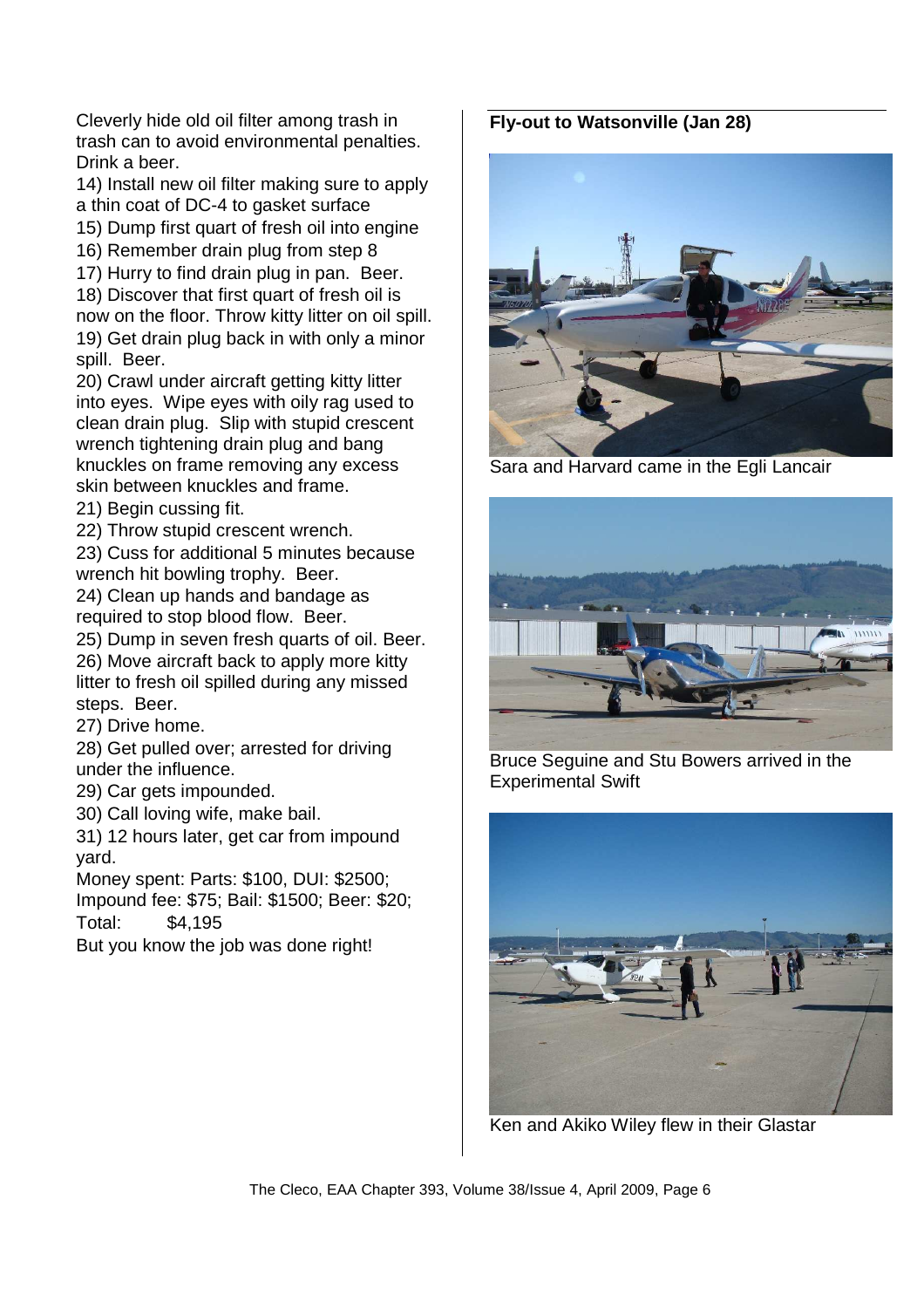

Enjoying the sunshine!





#### **1966 Mooney M20E for Sale**

http://home.comcast.net/~harvardholmes/N2669W\_Ad.pdf Special price for EAA 393 members! The price is going down and it will be sold soon! Speak up if you are interested. Harvard Holmes 510 526 5347

**Thanks to our Donors and Sponsors** 



www.alpinepastry.com

**The Experimental Aircraft Association Chapter 393 of Concord, CA**  P.O. Box 6524, Concord, CA 94524-1524 http://www.eaa393.org/ Email: nle@eaa393.org

Officers/Appointees for 2008-2009 President: Ken McKenzie

pres@eaa393.org 925 283 3119 Vice President: Bill Reining veep@eaa393.org 510 479 7260 Secretary Pete Mitchell secty@eaa393.org 925 685 3700 Treasurer Louis Goodell treas@eaa393.org 925 682 4198 Newsletter Ed. Harvard Holmes nle@eaa393.org 510 526 5347 Tech. Counselor Rick Lambert tc@eaa393.org 925 323 0041 Young Eagles Dick Sperling yec@eaa393.org 925 356 5656 Dinner Coordinator Rick Bourgeois RicFlyer@Comcast.net 925 432 9076 Fly-out Coordinator Scott Achelis eaa.393.flyouts@gmail.com 925 935 7920 Fly-out Coordinator Tom Howard TurnPrez@SBCglobal.net 925 933 6015 Government Affairs Rich Cunningham Ex-Vice President Scot Stambaugh ex-vp@eaa393.org 925 962 0255 Photographer Tom Howard photog@eaa393.org 925 933 6015 Photographer Charles Hester photog2@eaa393.org 925 228 2309 Webmaster **Harvard Holmes** webmaster@eaa393.org 510 526 5347